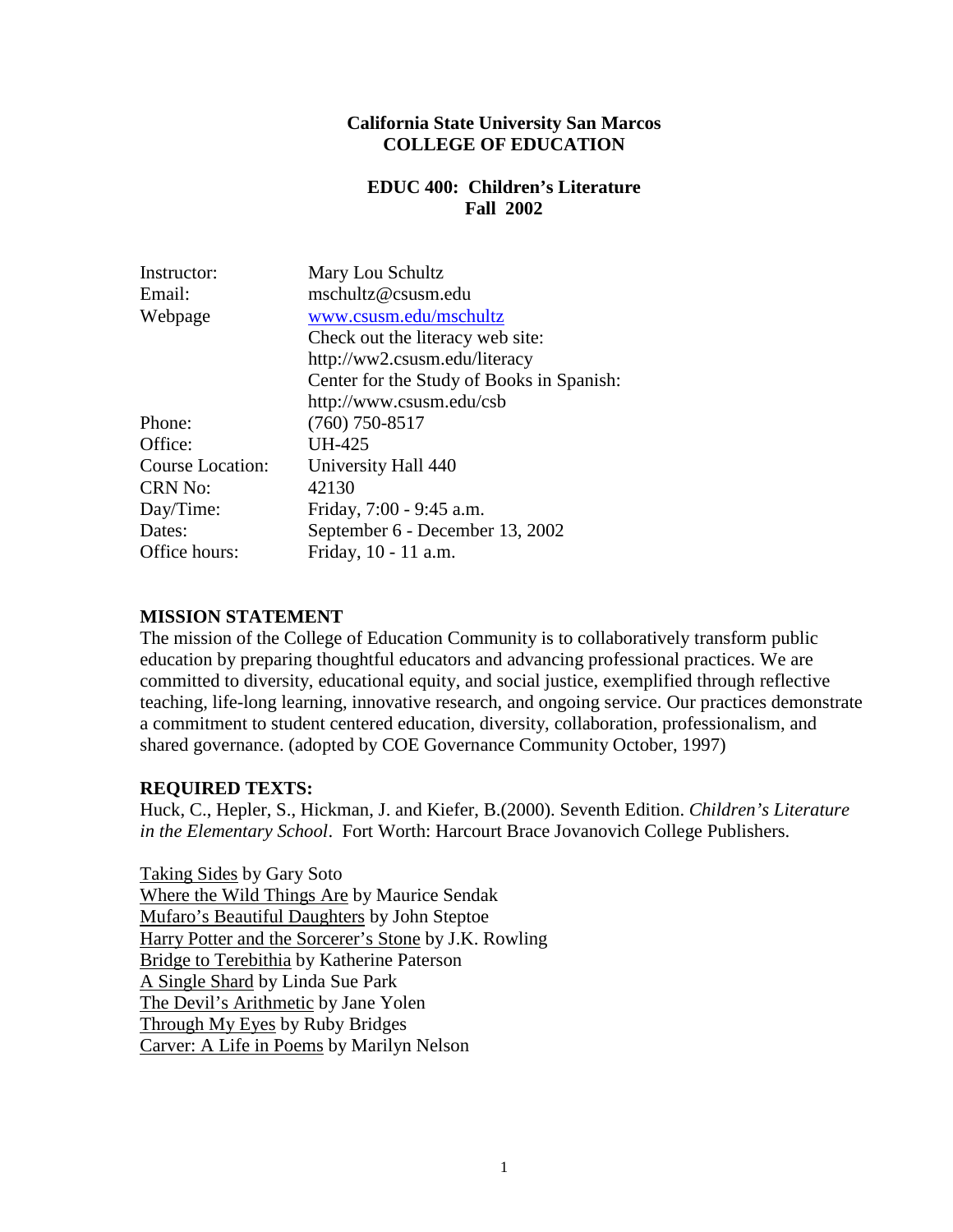Although it would be worthwhile to have these books in your personal and/or classroom library, it is not essential that you buy them all. They can be found at any public library, the university library, or you could borrow them.

# **OVERVIEW:**

This course is an introductory study of children's literature with emphasis on selecting, interpreting and using quality literature with children of various needs and developmental levels. It is designed to give experience in selecting what is best and appropriate for children of different "ages and stages'. Techniques for introducing literature to children, finding ways to deepen and broaden children's understanding of literature, and extending children's interest in literature are included. Most of all, the course is intended to help students recognize and value good children's literature for its artistic and literary merits and for its importance to children. Specific objectives to be achieved include the following:

## **Knowledge**

- 1. Students will become aware of the range of available literary material for children and will become familiar with selected examples of picture books, folk and fairy tales, fantasy, poetry, realistic fiction and historical fiction and informational books.
- 2. Students will learn criteria for book selection that are appropriate to children's literature.
- 3. Students will recognize developmental characteristics of children that affect their reading interests, responses and appreciation

## **Attitudes/Values**

- 1. Students will display a positive, interested stance toward the reading of children's literature.
- 2. Students will display a commitment to the use of children's literature in the elementary classroom in various areas of curriculum (reading. social studies, science, etc.).
- 3. Students will develop a commitment to foster multicultural understanding through the inclusion of literature from diverse cultures.
- 4. Students will value reading as a means of enjoyment as well as means of getting information.
- 5. Students will value children's right to read a wide range of literature without censorship.

#### **Skills**

- 1. Students will practice strategies for bringing children and books together including techniques for:
	- a. encouraging children's reading and response
	- b. presenting literature to children through reading aloud, storytelling, etc.
	- c. planning discussions
	- d. designing creative experiences
- 2. Students will practice responsible decision making in choosing books and in drawing the line between selection and censorship.

## **REQUIREMENTS:**

• **Participation: Attend class regularly arrive on time, stay for the whole class,** bring assigned books to class, complete assignments and display an understanding of material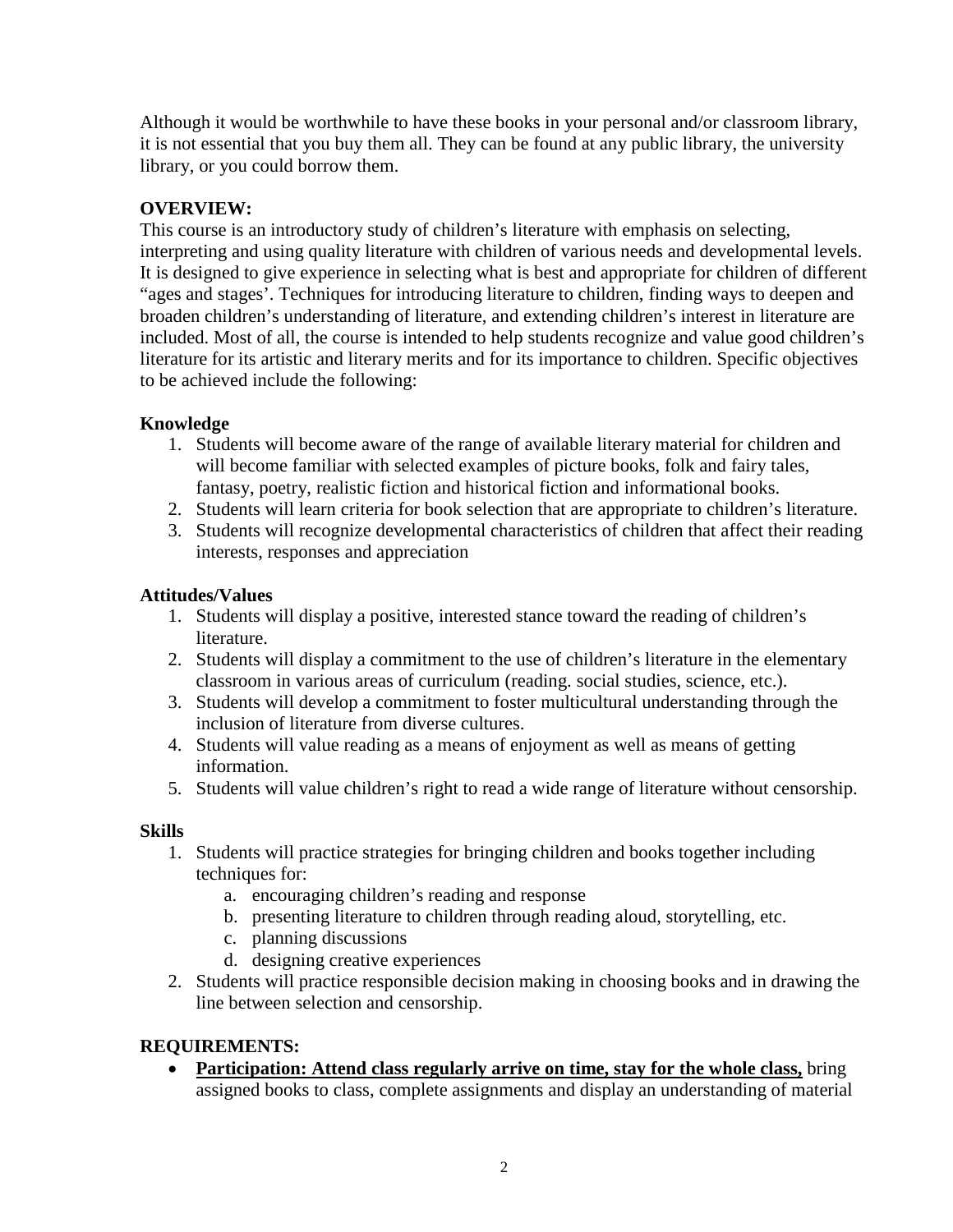read through class discussions. You are also expected to speak up and out in class, to question not only when you do not understand, but also when you disagree.

• **15 Hours of contact with children:** This is a requirement of the course as mandated by the university. This can take several forms: if you currently volunteer in a classroom, volunteer in a library to read to children, volunteer at the Boys and Girls Clubs, Headstart, take your children or a friend or neighbor's children to the library or volunteer in their classroom. This requirement is very negotiable in terms of the form it will take. If you are currently enrolled in a course that has the same requirement, those hours will be sufficient. The point is to observe and/or participate in situations with children in which they interact with books. Write about this experience in your journal (see next item).

• Possible sites: Headstart Programs, Libraries, Boys and Girls Clubs, after school programs, and area schools.

\* **Keep a journal** about what you observe in your contact with children.

When you write about your contact with children, write about: what you did, what you observed, what you think about, what you might like to share with children, what books they are reading, what they like, how they respond to particular books, etc.. Write about when something interesting happens. It is not necessary that you write about every contact you make and please keep it relevant to this class. It's wonderful if you spend recess or math class with the children you observe, but you don't need to write about it. However, this journal should give me a pretty good picture of what your experience was about and what part you played.

On the second page (or third or fourth, depending on how many books you read) of your journal, keep track of your contact time with children. Keep a running record of the date and time you spent with children and books. It could look like this:

Date Place Amount of time spent Activities/Books read

# **CHECK CALENDAR FOR JOURNAL TURN IN DATES.**

• Book Exploration and Response Read widely among the various published books for children and respond to them in a journal format. **Please read more than picture books.** The purpose of this course is to sample as much children's literature as you can. Be careful that the genres we discuss at the end of the course do not get shortchanged in your own reading. DO NOT include Disney, Sesame Street, Berenstein Bears or other commercial books (based on a TV show or toy). Your list should include a balance of ABC books, counting books, concept books, predictable books, picture books, folktales, fairy tales (European and non European), myths, legends, fables, fantasy, realistic fiction, poetry anthologies and or collections of poetry, historical fiction and nonfiction and biography. Also try to be balanced in the cultures and ethnic groups your book choices represent. **The guidelines for journal responses are as follows:**

\* The front of your journal should have a list of all the books you read including the title, author, publication date and genre. Set up a table like this: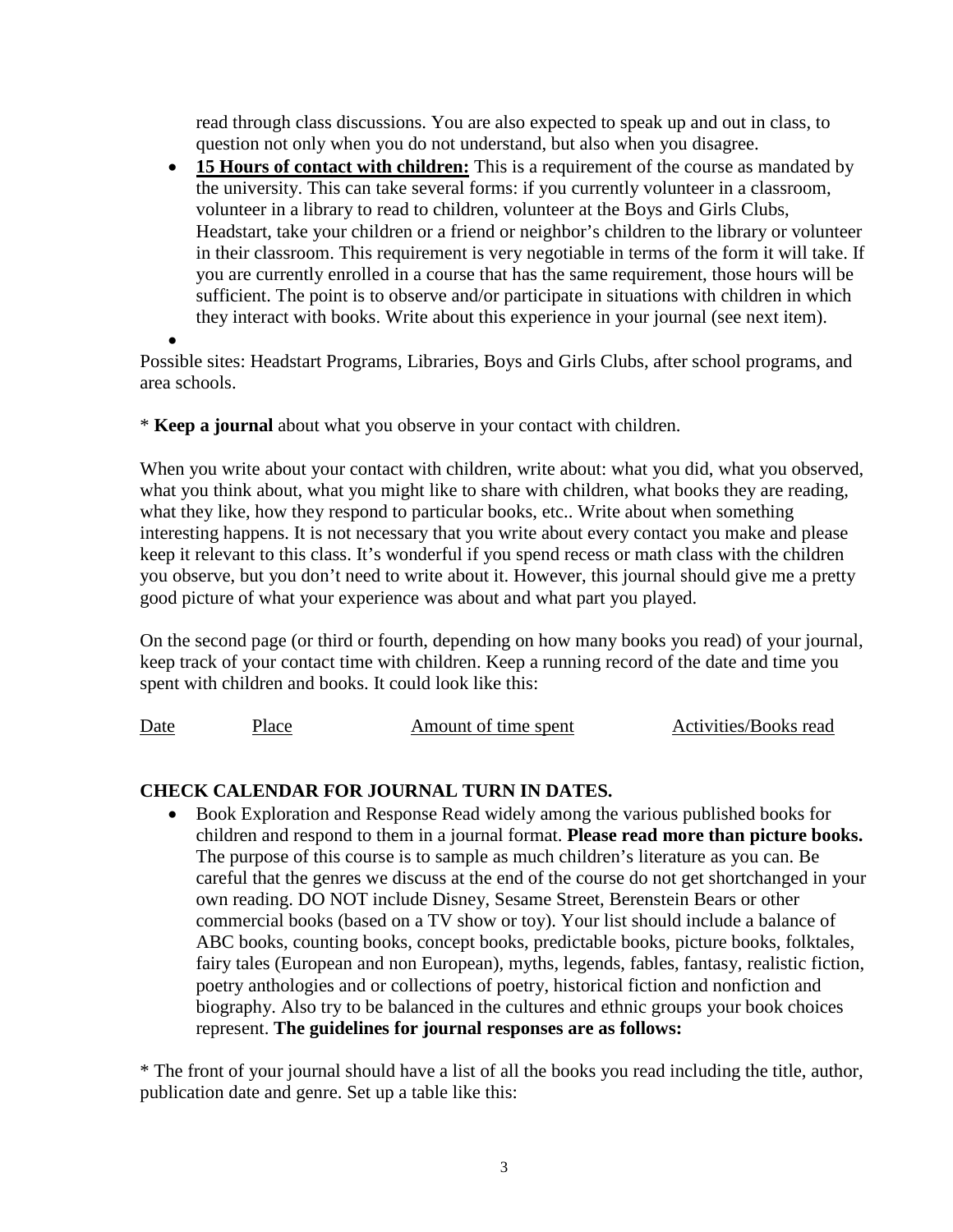Title **Author** Author **Publication date** Genre

\* You must turn in a response for **at least** 25-30 books. Write one entry for each book you read.

\* Please date your entries.

\* Please mention the title of the book(s) you're talking about in your entries

\* **Please do not write an annotation (summary) of each book you read.** Write about one or more of the following: Write about what strikes you. Tell what you noticed. Tell what you thought and felt and why. Tell what you liked and didn't and why. What were the best or worst parts of the book? Discuss what you think is a good or poor piece of literature for children. What is quality literature? Tell how you read and why. Tell what these books said and meant to you. How did the book make you feel? What do you hear author saying about life and living through this book? What connections are there between the book and your own life? In what ways are you like any of the characters? Do any of the characters remind you of friends or family? What character would you like to be in this book? What would you talk about with the characters? Ask questions or ask for help. See the response rubric at the end of the syllabus for ideas.

\* You will turn in your journal approximately every three weeks. See calendar for turn in dates. I will divide the class evenly and alphabetically.

Some suggestions for children's books can be found at: Children's Literature Website Guide Newberrv Medal and Honor Books San Diego County SCORE site Caldecott Medal and Honor Books Coretta Scott King Award Books Internet resources for children's literature

## **Rubric for journal:**

[http://rubistar.4teachers.org/view\\_rubric.php3?id=316613](http://rubistar.4teachers.org/view_rubric.php3?id=316613)

• **FROM THE FOLLOWING ASSIGNMENTS, CHOOSE FOUR (4) TO COMPLETE. PLEASE REREAD THE DESCRIPTION OF THE ASSIGNMENT BEFORE BEGINNING**. For one of the assignments try to find another way to represent what you know or have learned without writing it.

\*JOURNAL REVIEWS: Do an oral critique (4-5 minutes) and a visual display of a single issue of a magazine for children or of a literature- related professional periodical. Be sure to include how often the journal is published in a year, how much it costs, what age it is appropriate for and what kinds of things the magazine features. To avoid duplication, select from the list below and sign up in class by September 13. (If a journal you would like to review is not on this list, please check with me before reviewing it)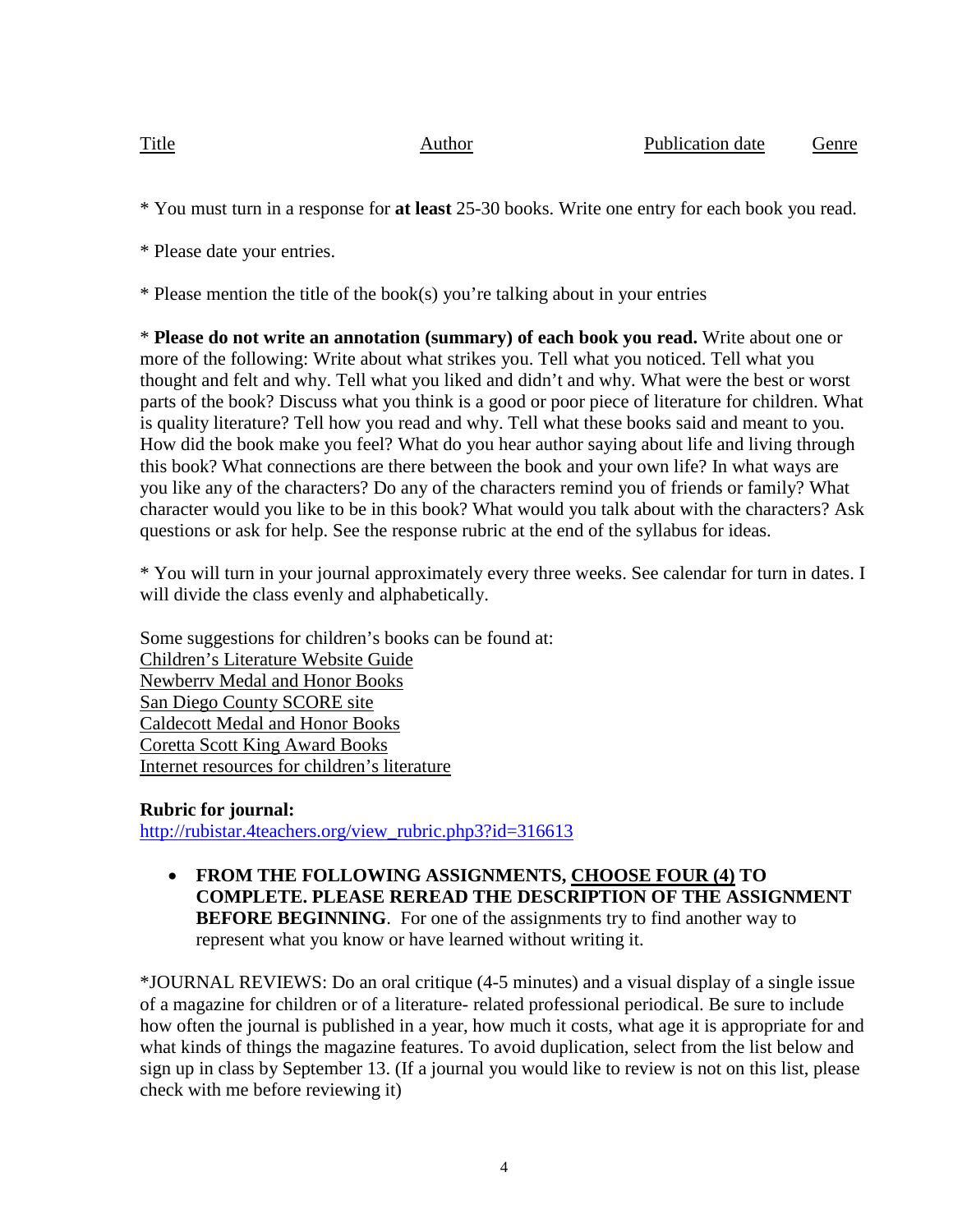Children's Magazines: Professional Periodicals: 3-2-1 Contact Book Links American Girl BookList Baby Bug The Horn Book Chickadee Magazine Language Arts Child Life The New Advocate Children's Playmate The Reading Teacher Cobble stone (history magazine) School Library Journal Chispa (Spanish) Storytelling Magazine Crayola Voices from the middle Cricket The WEB Highlights for Children Children's Literature in Education Kid City Kids Discover Jack and Jill Ladybug Merlyn's Pen (student writing) New Moon: The magazine for girls and their dreams Owl Ranger Rick Sesame Street Magazine Scholastic Magazine Sports Illustrated for Kids Stone Soup Stork Magazine Time Magazine for kids Turtle Magazine for Preschool Kids U\*S\* Kids Weekly Reader World Magazine (National Geographic) Your Big Backyard Zillions Zoobooks

**\*IN-DEPTH EVALUATION** of one of the following:

-picture book or book of traditional literature -poetry book (by a single author or edited collection) -fantasy novel -realistic fiction novel -historical fiction novel -nonfiction, biography or autobiography

These evaluations should consider the general guidelines found on page 14 of HHHK (as appropriate) as well as guidelines found in the textbook specific to that genre. These evaluations should also include your personal reaction to the book as well as how it might be used in a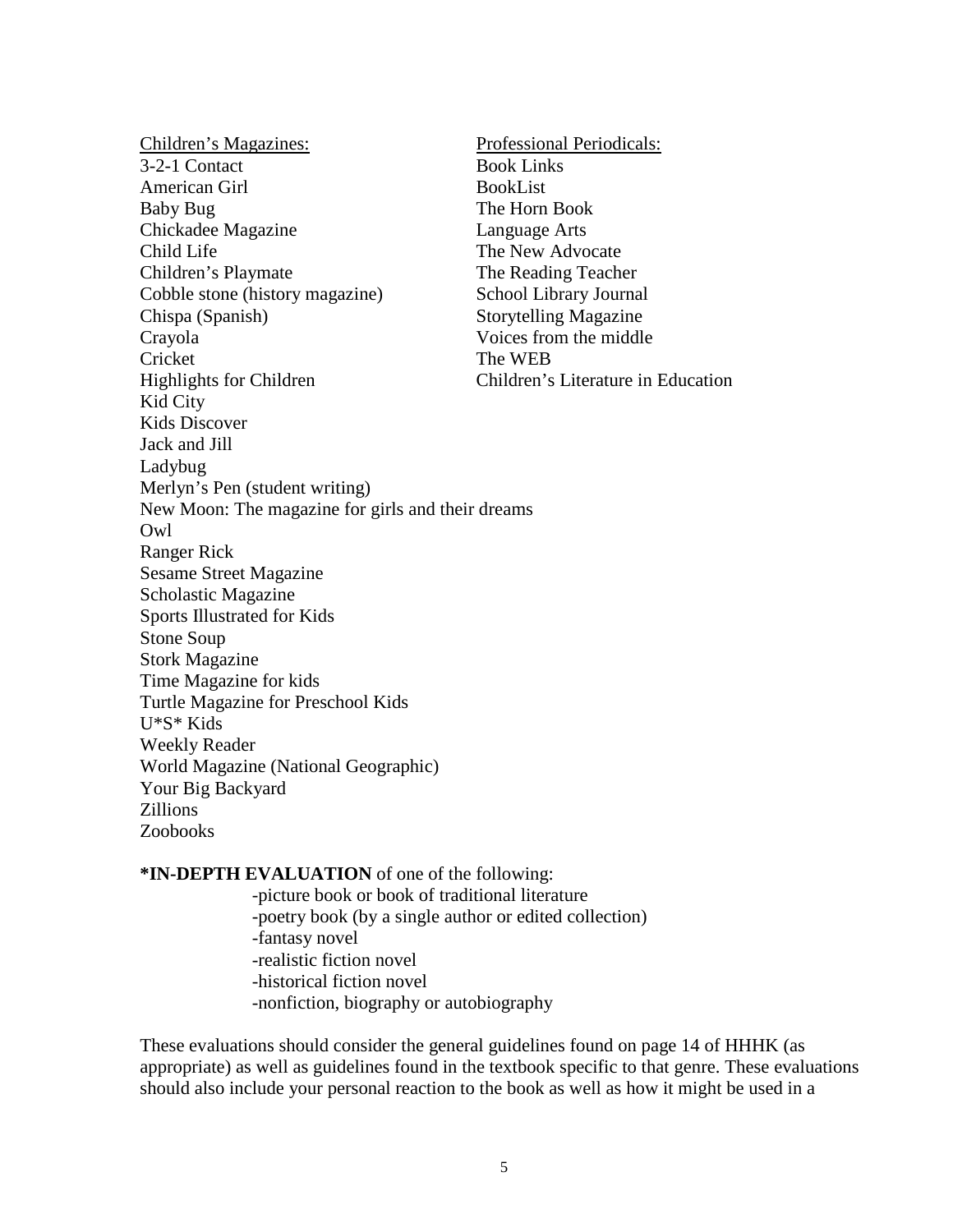classroom setting. Suggested length: about 3-6 typewritten pages. **Please do not choose one of the assigned books.**

**\*COMPARE A BOOK TO A VIDEO:** Sometimes adults and children think that watching a movie can take the place of reading a book. Can it? Find a children's book which has been made into a film (not a reading of the book, like Reading Rainbow), but the story told in film version. Check local libraries, school libraries, and even video stores under the children's section. **NO DISNEY**. Analyze how well the film represents the book. Is it true to the story? What does it add or leave out? How is the pacing? Does the story move along well? If parts are added or taken away was it to help move the story along or were they difficult to portray on screen? How well does the film tell the story compared to the book? Better? Worse? About the same? How does the setting and characters of the film compare to the book? If it is an animated version, was animation a good choice for this particular book? Is it done well? How might the film enhance or extend a child's understanding of the book? Would it be a good companion to the book? Begin with a short summary of the story. Then discuss the similarities and difference of the book and movie. Then discuss how well the movie portrays the book and how the movie might be used in conjunction with the book. Suggested length: 3-6 typewritten pages.

**\*OBSERVATION WITH ONE BOOK:** Alone or with a partner, observe a small group of children being read a picture book or read one aloud yourself. (Choose a book that has not been presented in class) Write at least one page of observational notes on the children's verbal and nonverbal responses during and after the literature experience. Observational notes simply describe what happened without making judgments. If you think the children responded favorably, write down the behaviors that suggested a positive response. (If you are reading the book to the group you may want to have someone else take notes during the sharing or video or audio tape it.) Then write (collaboratively, if with a partner) 3-6 typed pages of your preliminary analysis of and insights on how children experience literature and on their emerging literacy. Describe the setting in which the book was read. What time of day was it? What was the classroom like -- physically? socially? What were the responses of the children? What body language did you observe? What did the children say? Describe how the children reacted to specific parts of the book (quotes from the book and the children would be helpful here) A tape recording of the read aloud might be helpful when recalling the read aloud. Use assigned readings, class discussions, and knowledge of child development to guide you in your writing. See chapter 2 in HHHK for additional help. Be sure to attach any notes you took to the end of the paper.

**\*OBSERVATION OF ONE CHILD:** Observe and record one child's interactions and responses to books over at least a four week period of time. Keep track of what books the child chooses to read and has read to him or her. Do you see any pattern in the child's selections? How does this child make selections? What do the child's choices, reactions, comments and questions reveal about cognitive skills or moral judgment? Do you see any changes that reflect experiences with books? Write a 3-6 page typed paper of your observations and your interpretation of this child's experiences with books. Be sure to attach any notes you collected to the end of the paper.

**\*RESPONSE:** Produce a visual representation of **your** response as a reader, not as a teacher or parent, to a piece of children's literature. The art should speak for itself. It will be displayed in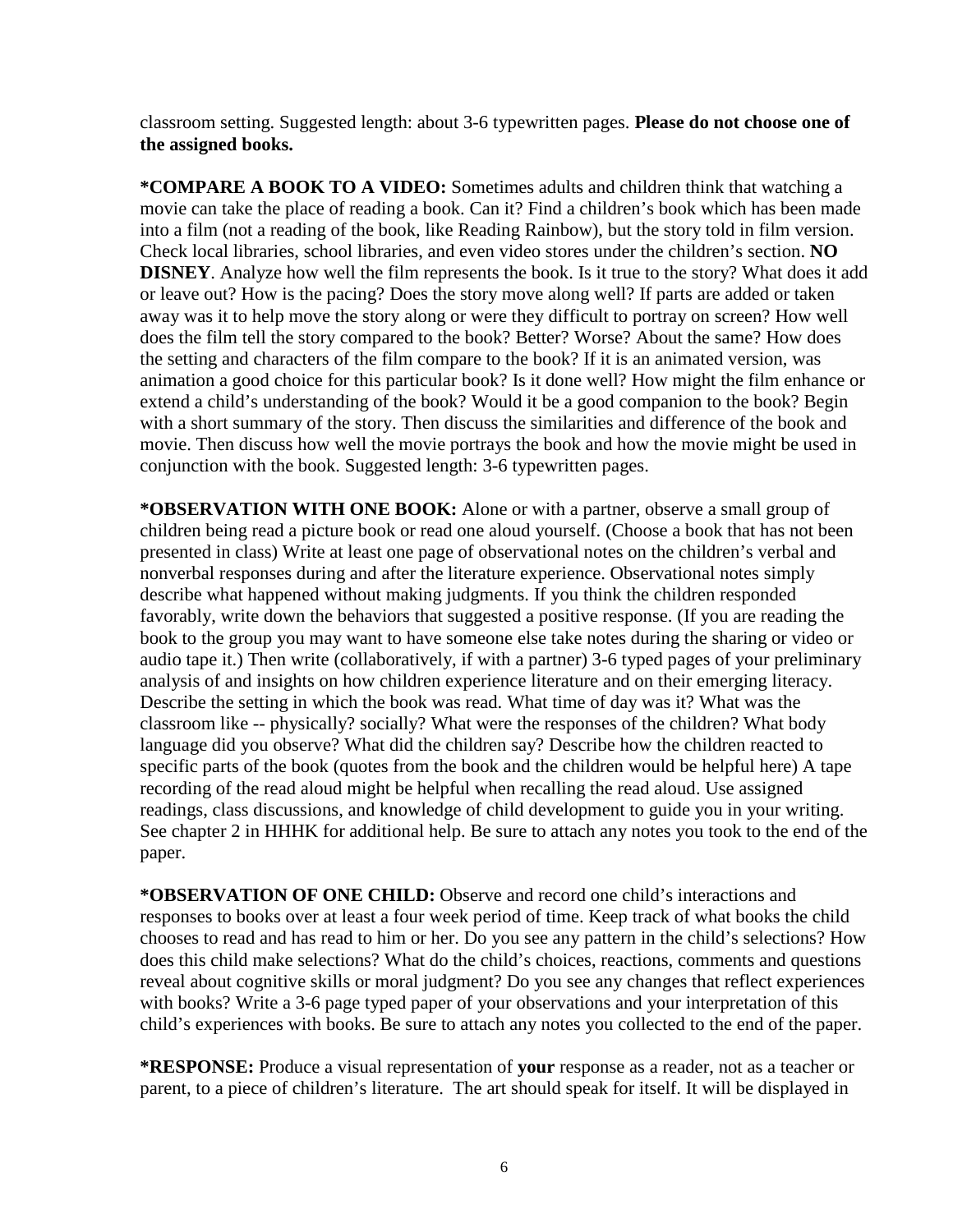our classroom (so make it big enough for the whole class to see). Please use appropriate mounting/display techniques to enhance your work. On a small card, to be displayed with your piece, briefly present the author and book to which you are responding and your process in creating your piece. The caption may be typed or hand lettered. Be sure to read through chapter 13 of HHHK for examples that children have produced. **Please do not choose one of the required books.**

**\*MAKE A BIG BOOK WITH A CLASS (or group of students**). Choose an appropriate book (for the age you are working with - probably under age 10), read it to the children, prepare the text for them (or if they are capable let them write the text), let them illustrate the book, bind it in some sturdy fashion, share it with our class and give it to the class with which you worked. This is not a book that you do, but rather the students each do a page and it becomes their book. **Do not do this until we have done it in class.**

**\*PICTURE BOOKS:** Do an annotated bibliography of **at least** 20 picture books with a **focus or a theme** in mind. For example, you might choose themes such as *friendship, families, changes, death, environmental preservation,* etc. However *multicultural* is not a theme, nor is a genre like *fairy* tales or *ABC books*. All the books in your bibliography must be related to the theme and the annotations should be in **your words.** Be sure to identify the theme around which you have collected the books. Do not include books you would not use with children - only include good examples of this theme. Be sure to include **full bibliographic entry** (APA or MLA style).

**\*WEB SITES:** Do an annotated bibliography of at least 20 web sites related to children's literature. Give the address of the web site and a description of what one might find there. Try to include who's sponsoring the site (if you can) so that we know if it is simply an advertisement, a personal web site or one from a professional organization. Please check these out yourself rather than simply copying them out of journals or the like and give your own opinion. Also include whether you think it is primarily an adult site (includes lesson plans, etc.) or whether it is appropriate for children as well.

**\*POETRY COLLECTION:** Read widely from among poetry collections and poets. In any format you choose (notecards, notebook, whatever) collect and **organize** the poems **thematically (not by author or book).** Do not use "miscellaneous" or "other" as a category. With each poem, be sure to include the title of the poem, the author, and the source from which the poem came. Do not let Silverstein and Prelutsky dominate your collection. This should include a range of authors and topics. Also include a bibliography of all your sources. You must have **at least 75 poems** from **at least 12 different sources. No more than 20% of your collection should be from the internet**. Choose published books of poetry. Feel free to duplicate poems (rather than writing them over by hand). The purpose of this assignment is to have a large and wide ranging collection of many different types of poems on many different subjects that you could use as a resource with children in, for example, a classroom setting. If you include holidays or seasonal poems, be sure to be inclusive of many cultures and religious groups.

**\*STUDY OF AN AUTHOR, ILLUSTRATOR OR POET**: Do an in-depth study of a children's author, illustrator or poet. Your paper should be 4-6 typed pages in length, including books available of the author, illustrator or poet's work. Be prepared to share some of what you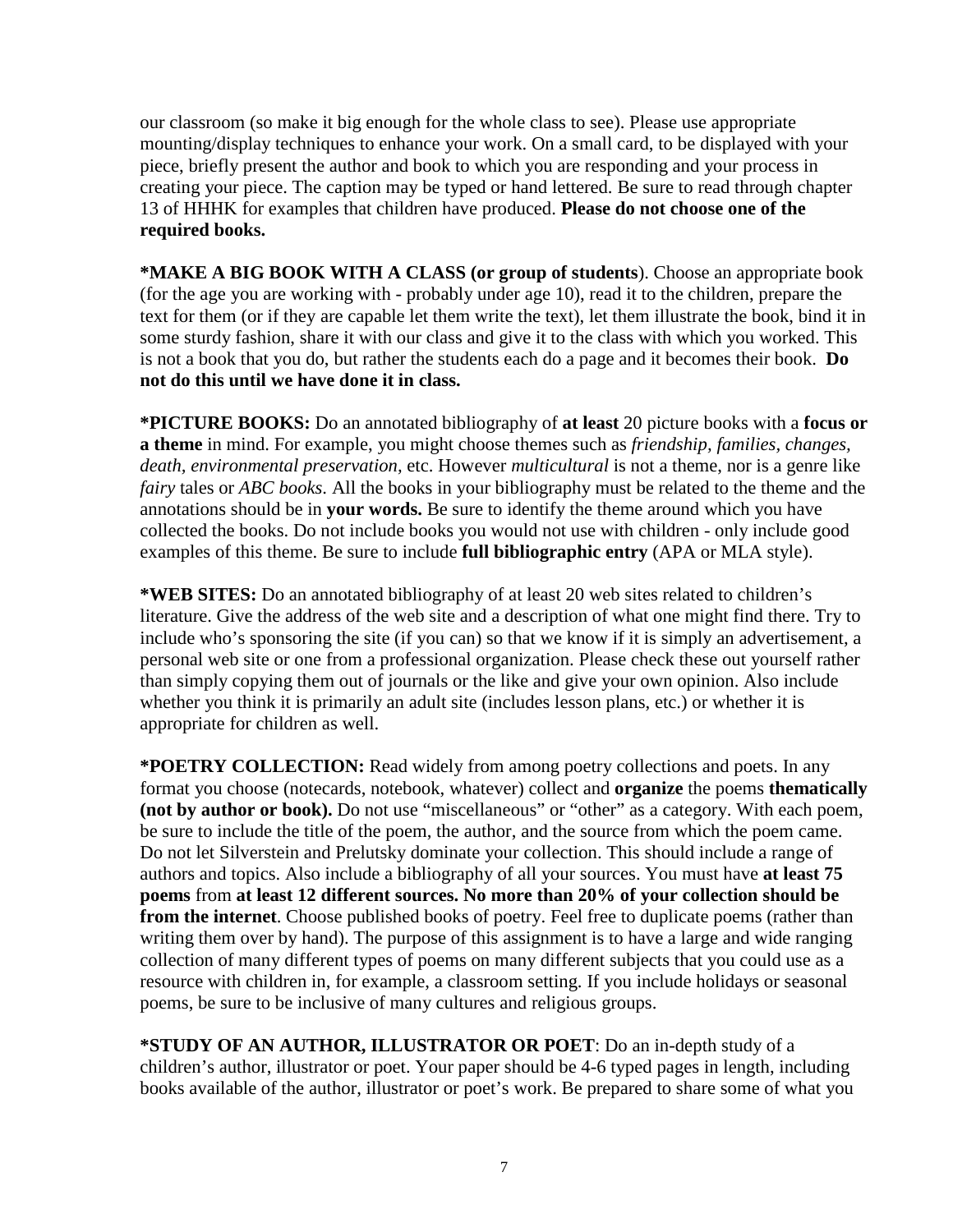learned in class and have copies of a fact sheet of the poet, author or illustrator, a bibliography of his or her works and ways that they could be used with children to pass out in class.

**\*LEARNING CENTER:** Design a learning center/station around a single book or a thematic group of books. A learning center is a place where children can go in a classroom and select from a variety of activities about a particular topic, the things they are interested in learning about or doing. Activities are designed to facilitate children's independent learning across the curriculum and so should include math, science, social studies, art, music and language arts activities. Please try to avoid "worksheet" type activities. A learning center is a place to promote children's inquiry on a particular subject. The learning center should also include a variety of books related to the book which is the center of the study or related to the theme. **Be sure to tie the activities in the center to the books you are using**. For example if the center is designed around *The Very Hungry Caterpillar,* the center might include books about butterflies, insects, life cycles, time - the days of the week, food, etc. Also include the instructions for the center as if the students were completing it independently. Choose the age of children you will gear your center for and that will help focus the study and activities.

**\*LEAD A BOOK DISCUSSION:** Choose one of the required books (except for the first two required books) and be prepared to lead a class discussion on it. Please submit your book request to me **by September 13. Be prepared to discuss the book by the assigned date of completion.** Also, please submit a lesson plan or talk with me prior to your discussion with: 1) the questions, quotes, and key points or issues which will help you facilitate the discussion and 2) at least one activity for the entire class, small groups or individuals to do in class, which extends our understanding of the book. See chapter 13 of HHHK, especially pgs. 579 - 581 for guidance. Keep in mind that this assignment is about leading a discussion, which means you are the facilitator and the class will do most of the talking. It does not require a presentation by you about the book.

## **GRADING**

The total number of points for this course is 200. The break down of points is as follows:

| 80       |
|----------|
| 60       |
| 30       |
| 15       |
| 15       |
| 200 PTS. |
|          |

| <b>Grading Scale:</b> |                    |  |  |  |
|-----------------------|--------------------|--|--|--|
| A                     | $180 - 200$ points |  |  |  |
| B                     | $160 - 179$        |  |  |  |
| $\mathbf C$           | $140 - 159$        |  |  |  |
| D                     | $120 - 139$        |  |  |  |
| $\mathbf{F}$          | below 120          |  |  |  |

A good student is one who adheres to standards of dependability and promptness. **If you miss more than two class sessions or are late (or leave early) for more than three sessions, you**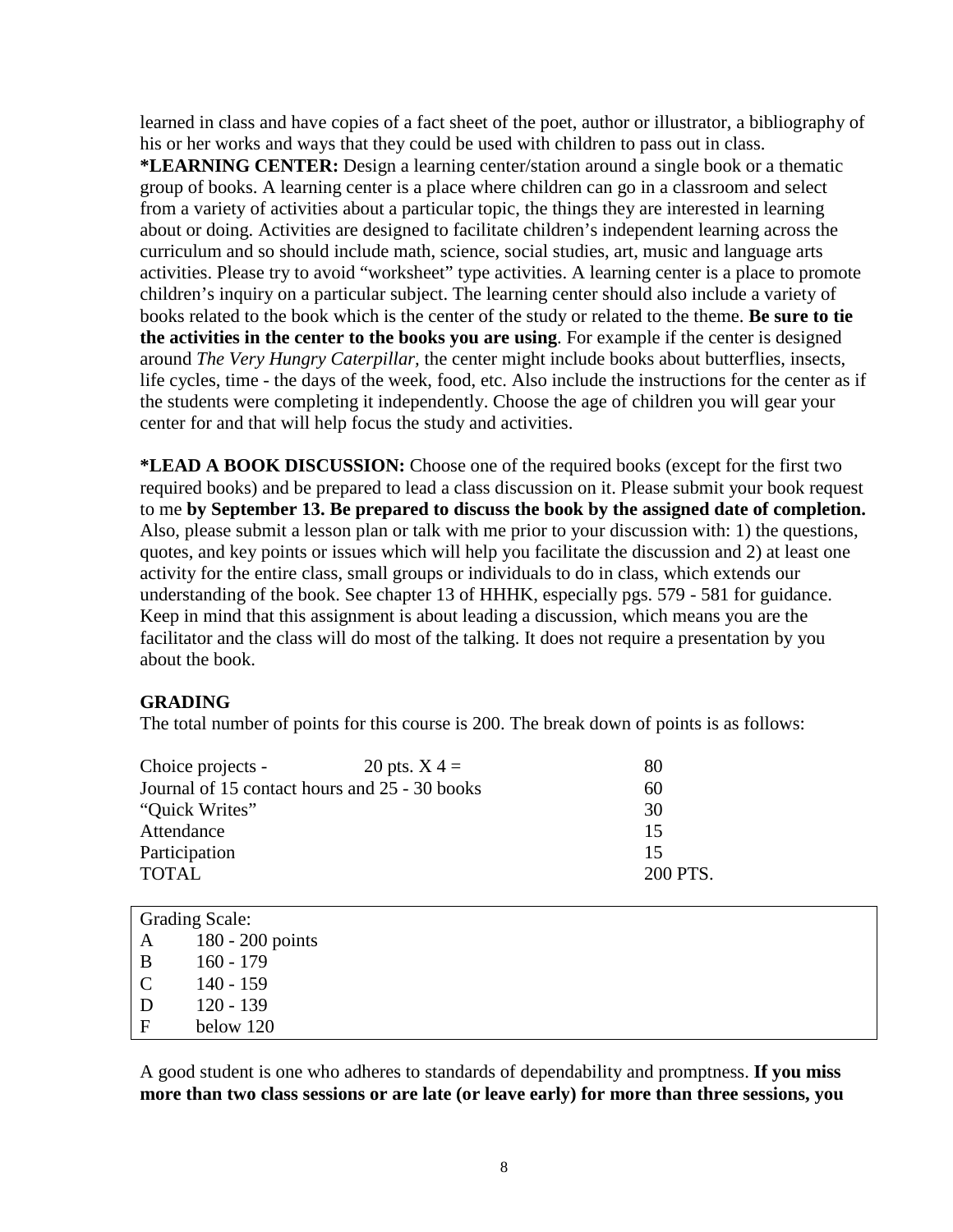**cannot receive an A. If you miss more than three class sessions you cannot receive a B**. Late assignments will be penalized by a 10% deduction in points for each weekday late. After one week, late assignments will be given a zero. If you have extraordinary circumstances in your life which will impact your assignments, please let me know. I want you to be able to stay in school and succeed. If you have any questions or concerns, please feel free to come in and speak with me about them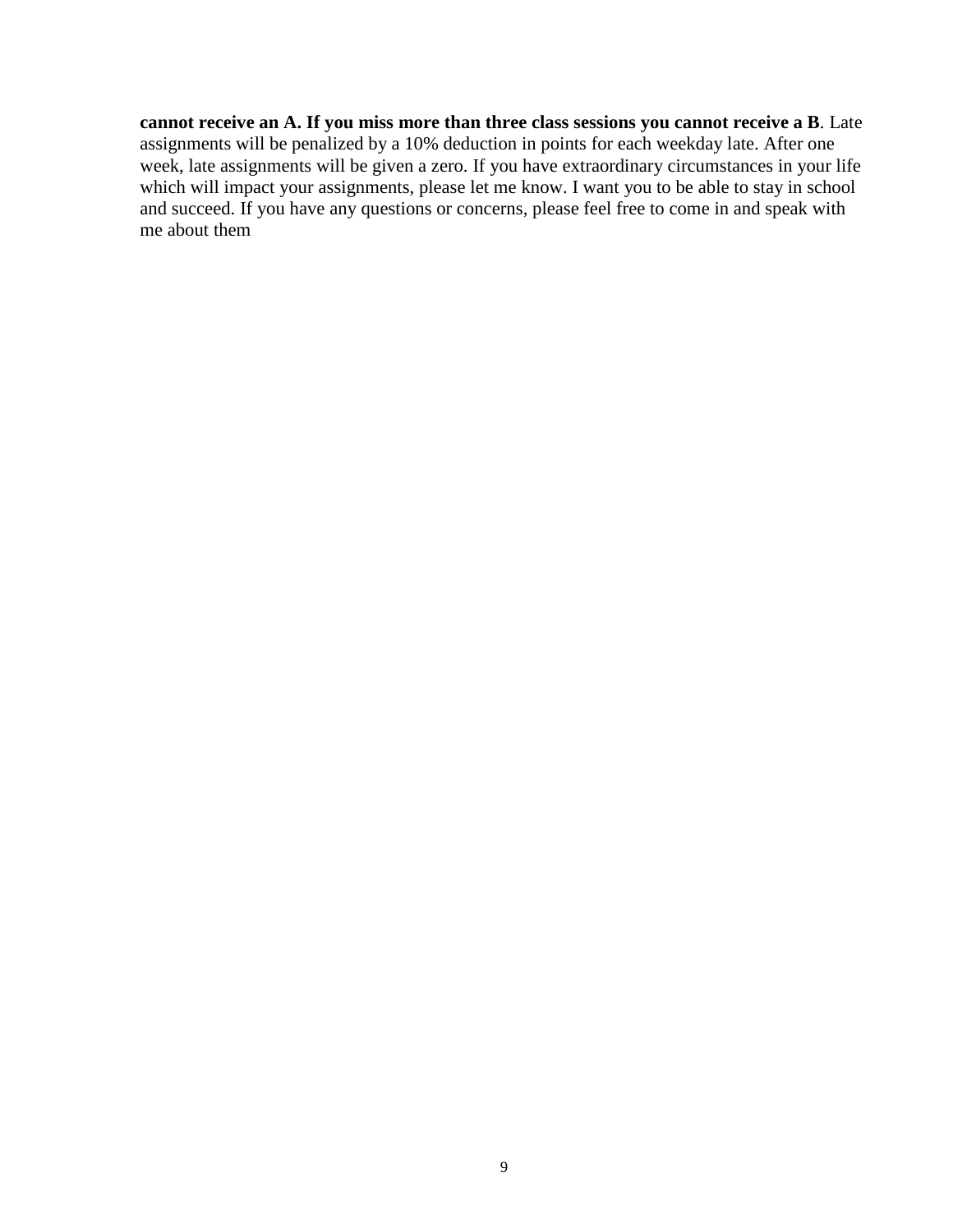| <b>Date</b> | <b>Topic</b>                       | <b>Readings &amp; Assignments</b><br>(Readings are due on the date they are     |
|-------------|------------------------------------|---------------------------------------------------------------------------------|
|             |                                    | opposite.)                                                                      |
| Sept. 6     | Introductions                      | Read HHHK - Chp. 1                                                              |
|             | Value of Literature                |                                                                                 |
|             | <b>Types of Literature</b>         |                                                                                 |
| Sept. 13    | Response to literature             | HHH Chp. 2                                                                      |
|             |                                    | Bring a favorite book from childhood                                            |
|             |                                    | Sign Ups                                                                        |
| Sept. 20    | Guidelines to literature selection | <b>Taking Sides</b>                                                             |
|             | Early literacy                     | HHHK - Chp. 4                                                                   |
| Sept. 27    | <b>Picture Books</b>               | <b>ONE ASSIGNMENT DUE</b>                                                       |
|             |                                    | HHHK-Chp. 5                                                                     |
|             |                                    | Where the Wild Things Are                                                       |
|             |                                    | <b>Bring HHHK</b>                                                               |
|             |                                    | Journal due - group A                                                           |
| Oct. 4      | Traditional Literature             | HHHK - Chp. 6                                                                   |
|             |                                    | Mufaro's Beautiful Daughters                                                    |
|             |                                    | <b>Bring HHHK</b>                                                               |
|             |                                    | Journal due - group B                                                           |
| Oct. 11     | Fantasy/Science Fiction            | ONE ASSIGNMENT DUE                                                              |
|             |                                    | HHHK - Chp. 7                                                                   |
|             |                                    | Harry Potter & the Sorcerer's Stone                                             |
|             |                                    | Bring in an object related to Sorcerer's Stone                                  |
|             |                                    | Journal due - group C                                                           |
| Oct.18      | Poetry                             | HHHK-Chp.8                                                                      |
|             |                                    | <b>Bring Poetry Book</b>                                                        |
|             |                                    | Share a Poem                                                                    |
|             |                                    | Journal due - group A                                                           |
| Oct. 25     | <b>Realistic Fiction</b>           | HHHK - Chp. 9                                                                   |
|             |                                    | Bridge To Terebithia                                                            |
|             |                                    | A Single Shard                                                                  |
|             |                                    | <b>Bring HHHK</b>                                                               |
| Nov. 1      | Censorship                         | Journal due - group B                                                           |
|             |                                    | HHHK - Chp. 13, pgs.606 - 608<br>Bring in a book that has been censored and the |
|             |                                    | $reason(s)$ for its censure                                                     |
|             |                                    | Journal due - group C                                                           |
| Nov. 8      | <b>Historical Fiction</b>          | HHHK - Chp. 10                                                                  |
|             |                                    | The Devil's Arithmetic                                                          |
|             |                                    | Journal due - group A                                                           |

# **Course Plan for FaIl, 2002**